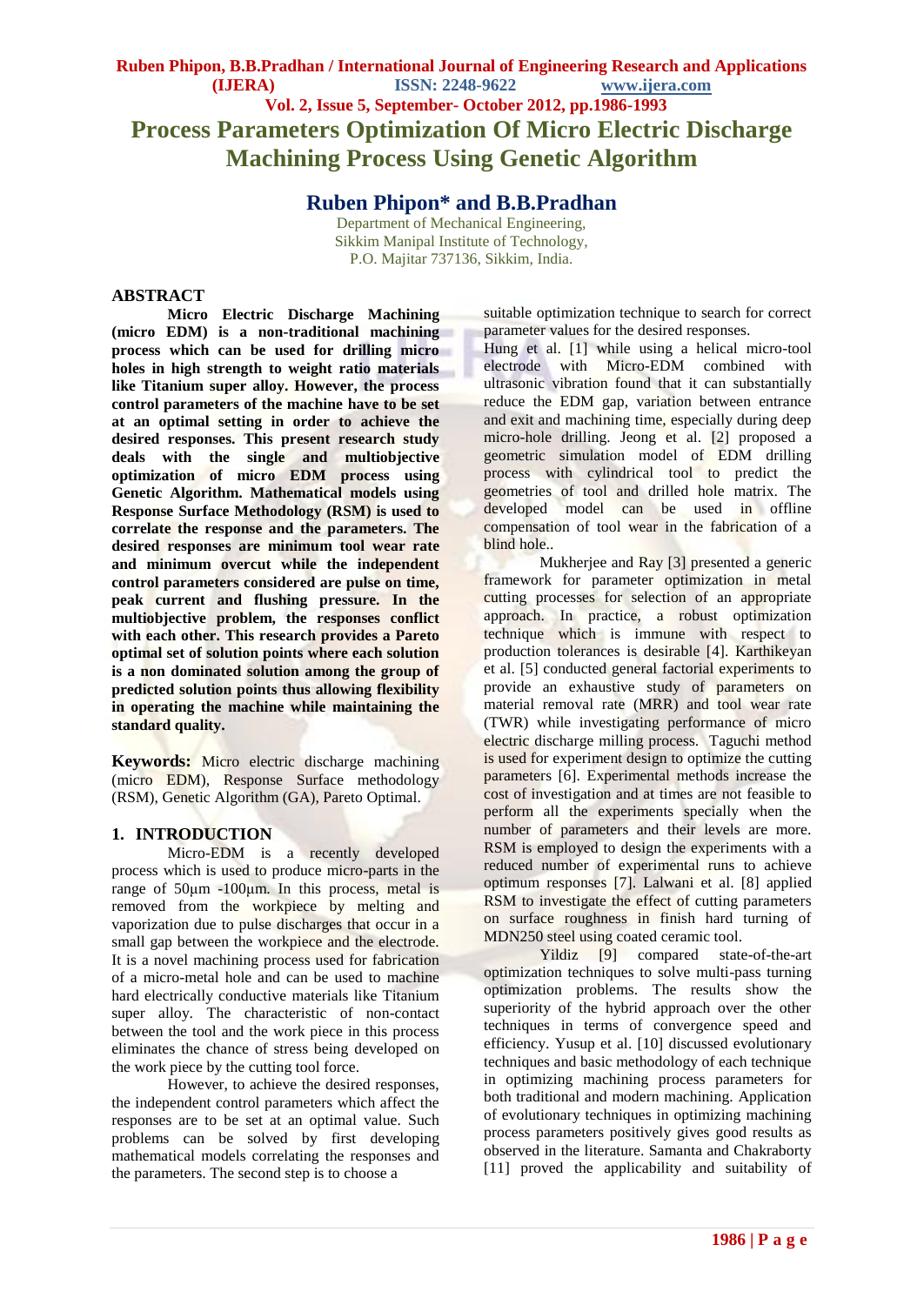# **Ruben Phipon, B.B.Pradhan / International Journal of Engineering Research and Applications (IJERA) ISSN: 2248-9622 www.ijera.com**

 **Vol. 2, Issue 5, September- October 2012, pp.1986-1993**

evolutionary algorithm in enhancing the performance measures of nontraditional machining processes. Jain et al. [12] used GA for optimization of process parameters of mechanical type advanced machining processes. Traditional optimization methods are not suitable to solve problems where the formulated objective functions and constraints are very complicated and implicit functions of the decision variables..

Unlike conventional optimization techniques, GA is a robust, global and can be applied without recourse to domain-specific heuristics. Tansela et al. [13] proposed Genetically Optimized Neural Network System (GONNS) for selection of optimal cutting conditions for micro end milling operation. Singh and Rao [14] presented a multi-objective optimization technique based on GA to optimize the cutting parameters in turning processes since undertaking frequent tests or many experimental runs is not economically justified. Zain et al [15] applied GA to optimize cutting conditions for minimizing surface roughness in end milling machining process. Ghoreishi et al [16] applied GA for solving multi-objective optimization problems in Robust Control of Distillation Column. Hence, due to the multifacet advantages of GA, an attempt has been made to optimize the micro EDM process in this research paper using this technique. In this present research work in order to simultaneously optimize both the conflicting objectives, multi objective GA is used to predict the non dominated Pareto optimal set of solution while drilling microholes in a Titanium super alloy.

#### **2. PROCESS MODELLING**

### **2.1 RSM Modeling**

Pradhan and Bhattacharya [17] developed mathematical models as shown by equations 1 and 2 below based on second order polynomial equation for correlating the interactions of micro EDM control parameters, such as pulse on time, peak current and flushing pressures and their effects on some responses, such as tool wear rate and overcut during micro hole machining of titanium alloy (Ti– 6Al–4V).

Table 1 lists the values for process control parameters of pulse on time, peak current and flushing pressures with five levels for each parameter. A sum of twenty experimental runs is designed using Center composite design. The combinatorial effects of process control parameters at different levels on the measured response are listed in Table 2.

Table 1 Coded and Actual control parameter values at different levels

|                        | Levels   |      |     |     |       |  |
|------------------------|----------|------|-----|-----|-------|--|
|                        |          | 2    | 3   | 4   | 5     |  |
| Coded                  | $-1.682$ | $-1$ | 0   |     | 1.682 |  |
| value                  |          |      |     |     |       |  |
| Pulse-on-              |          | 5    | 12  | 18  | 22    |  |
| time (µs)              |          |      |     |     |       |  |
| Peak                   | 0.4      | 0.7  | 1.2 | 1.7 | 2.0   |  |
| current $(A)$          |          |      |     |     |       |  |
| Flushing               | 0.1      | 0.2  | 0.3 | 0.4 | 0.5   |  |
|                        |          |      |     |     |       |  |
| pressure<br>$(Kg/cm2)$ |          |      |     |     |       |  |

|  | Table 2 Design of experiments matrix showing |  |
|--|----------------------------------------------|--|
|  | coded values and observed responses          |  |

|                         | Coded values of parameters |                  | <b>Actual values of Responses</b> |              |         |
|-------------------------|----------------------------|------------------|-----------------------------------|--------------|---------|
|                         |                            |                  |                                   |              |         |
| Sl.                     | Pulse                      | Peak             | Flushin                           | Tool<br>wear | Overcut |
| N <sub>o</sub>          | on                         | current          | g                                 | rate         | (mm)    |
|                         | time                       | (A)              | pressure                          | (mg/min)     |         |
|                         | $(\mu s)$                  |                  | (Kg/cm <sup>2</sup> )             |              |         |
|                         |                            |                  | $\mathcal{E}$                     |              |         |
|                         |                            |                  |                                   |              |         |
| $\mathbf{1}$            | $-1$                       | $-1$             | $-1$                              | 0.00033      | 0.0510  |
| $\overline{c}$          | $\mathbf{1}$               | $-1$             | $-1$                              | 0.00040      | 0.0390  |
| $\overline{\mathbf{3}}$ | $-1$                       | $\mathbf{1}$     | $-1$                              | 0.00047      | 0.0455  |
| $\overline{4}$          | $\mathbf{1}$               | $\overline{1}$   | $-1$                              | 0.00136      | 0.0340  |
| 5                       | $-1$                       | $-1$             | $\mathbf{1}$                      | 0.00149      | 0.0490  |
| 6                       | 1                          | $-1$             | 1                                 | 0.00127      | 0.0367  |
| $\overline{7}$          | $-1$                       | 1                | $\overline{1}$                    | 0.00062      | 0.0415  |
| 8                       | 1                          | $\mathbf{1}$     | $\mathbf{1}$                      | 0.00123      | 0.0297  |
| 9                       | $-1.682$                   | $\boldsymbol{0}$ | $\overline{0}$                    | 0.00062      | 0.0665  |
| $10\,$                  | 1.682                      | $\theta$         | $\theta$                          | 0.00112      | 0.0503  |
| 11                      | $\Omega$                   | $-1.682$         | $\Omega$                          | 0.00066      | 0.0321  |
| 12                      | $\theta$                   | 1.682            | $\theta$                          | 0.00089      | 0.0195  |
| 13                      | $\overline{0}$             | $\overline{0}$   | $-1.682$                          | 0.00060      | 0.0385  |
| 14                      | $\theta$                   | $\overline{0}$   | 1.682                             | 0.00150      | 0.0372  |
| 15                      | $\theta$                   | $\mathbf{0}$     | $\overline{0}$                    | 0.00081      | 0.0402  |
| 16                      | $\mathbf{0}$               | $\overline{0}$   | $\overline{0}$                    | 0.00074      | 0.0382  |
| 17                      | $\mathbf{0}$               | $\overline{0}$   | $\mathbf{0}$                      | 0.00077      | 0.0399  |
| 18                      | $\theta$                   | $\theta$         | $\Omega$                          | 0.00078      | 0.0400  |
| 19                      | $\mathbf{0}$               | $\overline{0}$   | $\theta$                          | 0.00082      | 0.0410  |
| 20                      | $\overline{0}$             | $\overline{0}$   | $\overline{0}$                    | 0.00078      | 0.0412  |

The mathematical model correlating the tool wear rate with the process control parameters is developed as:

 $Y_u(twr) = 0.000708 + 0.000070(x_1) - 0.000058(x_2) +$  $0.000296(x_3) + 0.000011(x_1^2)$ 

 $0.000004(x_2^2)+0.000095(x_3^2)+0.000112(x_1x_2)$  $0.000038(x_1x_3)-0.000252(x_2x_3).$  (1)

Similarly, the mathematical model for overcut is developed as: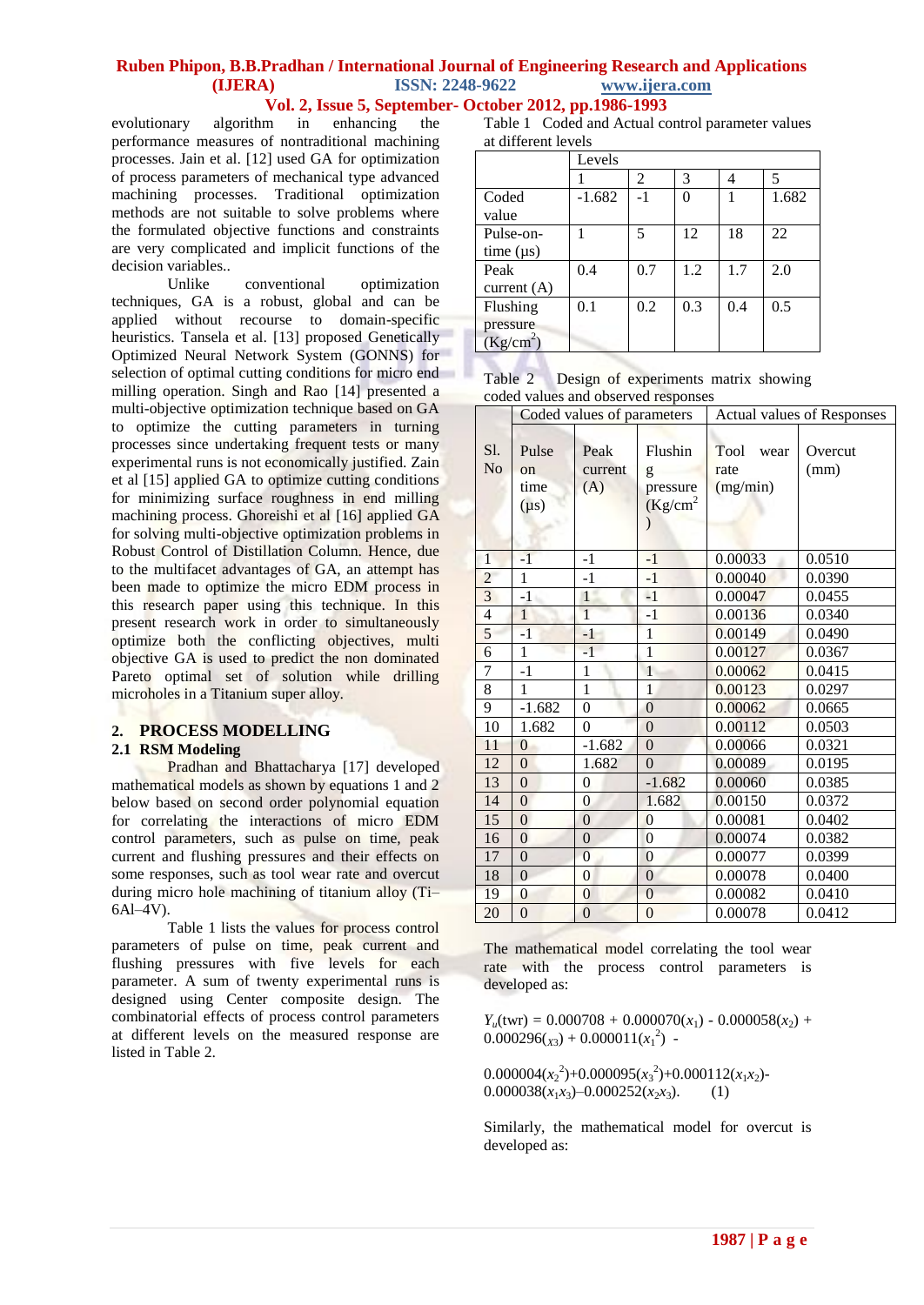$Y_u(\text{oc}) = 0.044513 - 0.006398(x_1) - 0.0035(x_2)$  $0.001071(x_3)+0.001980(x_1^2)-0.005609(x_2^2)$  $0.000841(x_3^2)$ +  $0.000054(x_1x_2)$ - $0.00002(x_1x_3)-0.0005(x_2x_3).$ (2)

Where  $x_1$ ,  $x_2$  and  $x_3$  are pulse on time, peak current and flushing pressure and *Yu*(twr) and *Yu*(oc) are the responses for tool wear rate and overcut respectively. The effects of linear, higher order and the interaction of the independent process variables are represented in equations (1) and (2).

#### **3. SINGLE OBJECTIVE OPTIMIZATION 3.1. Optimization using GA**

Genetic algorithm is an evolutionary algorithm which applies the idea of survival of the fittest amongst an interbreeding population to create a robust search strategy. Initially a finite population of solutions to a specified problem is maintained. It then iteratively creates new populations from the old by ranking the solutions according to their fitness values and interbreeding the fittest to create new offsprings which are optimistically closer to the optimum solution to the problem at hand. It uses only the fitness value and no other knowledge is required for its operation. It is a robust search technique different to the problem solving methods used by more traditional algorithms which tend to be more deterministic in nature and get stuck up at local optima. As each generation of solutions is produced, the weaker ones fade away without producing offsprings, while the stronger mate, combining the attributes of both parents, to produce new and perhaps unique offsprings to continue the cycle. Occasionally, mutation is introduced into one of the solution strings to further diversify the population in search for a better solution.

The present research work optimizes the desired response and control parameters by writing the mathematical models as developed in equations 1 and 2 as .M-files and then solved by GA using the MATLAB software. The initial population size considered while running the GA is 20. A test of 10 runs has been conducted and the results are listed in Tables 3 and 4 for minimum tool wear rate and minimum overcut respectively.

The GA predicted value of minimum tool wear rate and the corresponding control parameter values are shown in Figure 1. It is observed from the figure that the best minimum tool wear rate predicted using GA is 0.00082663 mg/min with the corresponding control parameter values of 1µs for pulse on time, 0.4 A for peak current and 0.1  $kg/cm<sup>2</sup>$ .



Fig. 1 GA predicted plot for minimum tool wear rate and the control parameter values

The results predicted using GA for minimum tool wear rate is listed in Table 3. Trial and error method for the selection of initial population size found the best result when the initial population size of 20 was chosen.

Table 3 GA predicted results for minimum tool wear rate

|                 |                                  | Control parameters     |                                               |                                  |
|-----------------|----------------------------------|------------------------|-----------------------------------------------|----------------------------------|
| Trial<br>number | Pulse<br>on<br>time<br>$(\mu s)$ | Peak<br>current<br>(A) | Flushing<br>pressure<br>(Kg/cm <sup>2</sup> ) | Tool<br>wear<br>rate<br>(mg/min) |
| 1               | 18                               | 1.7                    | 0.4                                           | 0.00195386                       |
| $\overline{2}$  | 18                               | 1.7                    | 0.4                                           | 0.00199364                       |
| 3               | 18                               | 1.7                    | 0.4                                           | 0.00225604                       |
| $\overline{4}$  | 12                               | 1.2                    | 0.3                                           | 0.00285234                       |
| 5               | 12                               | 1.2                    | 0.3                                           | 0.00452525                       |
| 6               | 12                               | 1.2                    | 0.3                                           | 0.00625264                       |
| 7               | 5                                | 0.7                    | 0.2                                           | 0.00975433                       |
| 8               | 5                                | 0.7                    | 0.2                                           | 0.00094524                       |
| 9               | 1                                | 0.4                    | 0.1                                           | 0.00089732                       |
| 10              |                                  | 0.4                    | 0.1                                           | 0.00082663                       |

Similarly, the GA predicted value of minimum overcut and the corresponding control parameter values are shown in Figure 2. The GA predicted value of minimum overcut and the corresponding control parameter values are shown in Figure 2. It is observed from the figure that the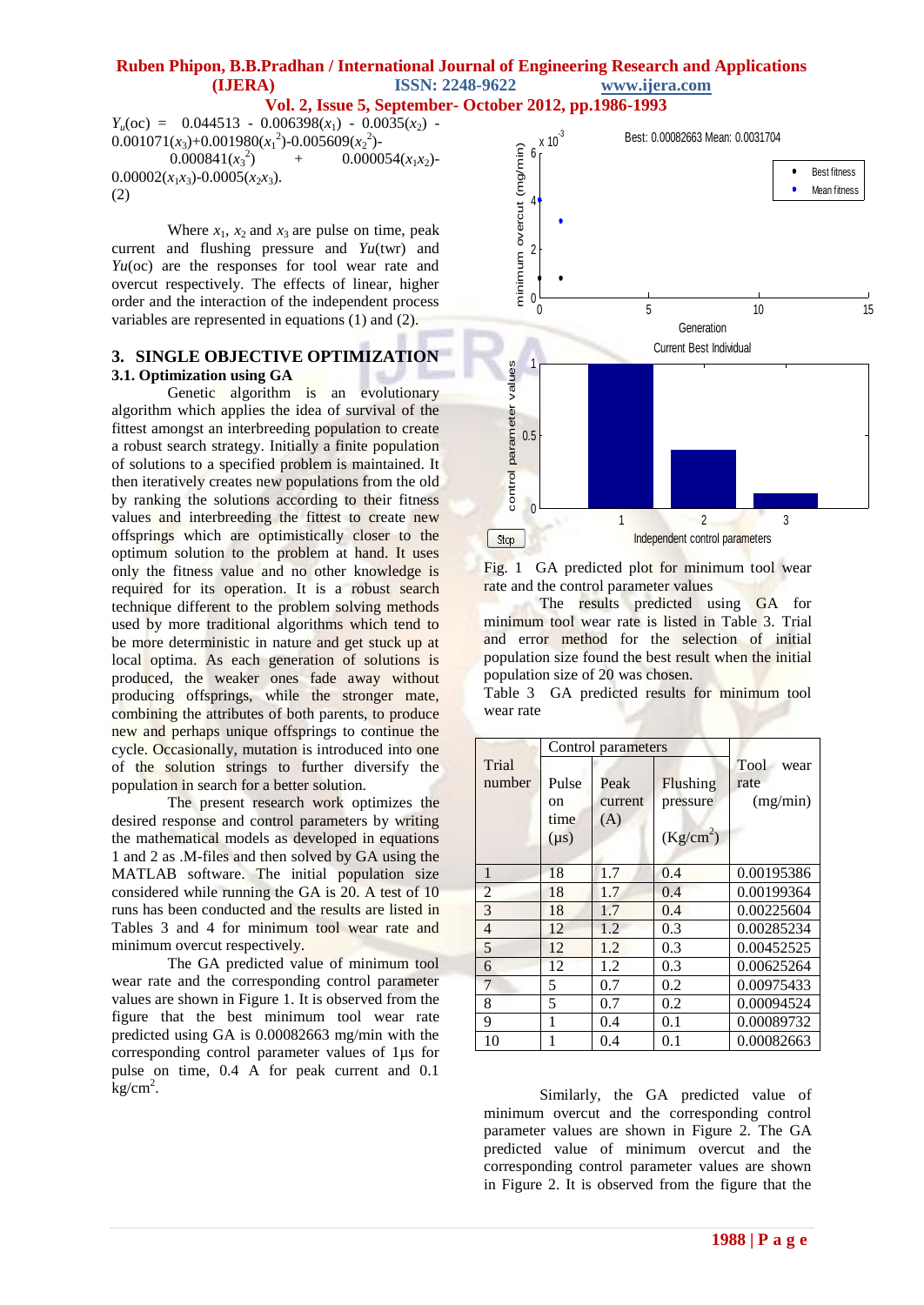minimum overcut predicted using GA is 0.00098289 mm with the corresponding control parameter values of 1.5µs for pulse on time, 1.9 A for peak current and  $0.5 \text{ kg/cm}^2$ . The results predicted using GA for minimum overcut is listed in Table 4.



Fig. 2 GA predicted plot for minimum overcut and the control parameter values

Table 4 GA predicted results for minimum overcut

|                | Control parameters |         |                       |           |
|----------------|--------------------|---------|-----------------------|-----------|
| Trial          |                    |         |                       | Overcut   |
| number         | Pulse              | Peak    | Flushing              | (mg/min)  |
|                | on                 | current | pressure              |           |
|                | time               | (A)     |                       |           |
|                | $(\mu s)$          |         | (Kg/cm <sup>2</sup> ) |           |
|                |                    |         |                       |           |
| 1              | 18                 | 0.7     | 0.1                   | 0.0526562 |
| $\overline{2}$ | 18                 | 0.7     | 0.1                   | 0.0517556 |
| 3              | 12                 | 0.7     | 0.2                   | 0.0462829 |
| 4              | 12                 | 1.2     | 0.2                   | 0.0482794 |
| 5              | 12                 | 1.2     | 0.3                   | 0.0358922 |
| 6              | 5                  | 1.2.    | 0.3                   | 0.0278363 |
| $\overline{7}$ | 5                  | 1.2     | 0.4                   | 0.0265262 |
| 8              | $\mathbf{1}$       | 1.7     | 0.4                   | 0.0144687 |
| 9              | 1                  | 1.7     | 0.5                   | 0.0128623 |
| 10             | 1.5                | 1.9     | 0.5                   | 0.0098289 |

#### **3.2 Validity of GA predicted results**

Validation of the simulation results with the experimental results is done in order to conform the simulation results to the actual working conditions and to know how much is it varying with the actual experimental results which is measured by the percentage of prediction error.

The percentage of prediction error is calculated as Prediction error*%* 

#### $\times$ 100  $=\frac{Experiment \,al \, result - GA \, predicted \, result}{} \times$

#### Experimental result

In order to validate the test results predicted by GA, five random experimental results are compared with the GA predicted results as shown in Table 5.

|  |  | Table 5 Comparison of Experimental and GA predicted results |  |
|--|--|-------------------------------------------------------------|--|
|  |  |                                                             |  |

|                                     | Experimental result |                           | GA predicted result |                | Prediction error % |       |
|-------------------------------------|---------------------|---------------------------|---------------------|----------------|--------------------|-------|
| Sl.no.<br>Tool wear rate<br>overcut |                     | Tool wear rate<br>overcut |                     | Tool wear rate | overcut            |       |
|                                     | 0.00112             | 0.0665                    | 0.00109             | 0.06483        | 2.678              | 2.511 |
|                                     | 0.00136             | 0.0503                    | 0.00128             | 0.0542         | 5.882              | 7.195 |
|                                     | 0.00089             | 0.0321                    | 0.00083             | 0.0315         | 6.741              | 1.869 |
|                                     | 0.00152             | 0.0195                    | 0.00148             | 0.0191         | 2.631              | 2.051 |
|                                     | 0.00082             | 0.0402                    | 0.0008263           | 0.0413         | 0.762              | 2.663 |
| Average percentage of error         |                     |                           |                     |                | 3.738              | 3.257 |

It is observed from the table that average prediction percentage error is well within acceptable limits thus establishing the results predicted using GA to be valid.

#### **4. MULTI OBJECTIVE OPTIMIZATION**

Multi-objective optimization is the process of simultaneously optimizing two or more conflicting objectives subject to certain constraints.

Multiobjective optimization problems are also found in machining processes. For nontrivial multiobjective problems, such as minimizing tool wear rate and minimizing overcut while drilling microholes by microEDM on a Titanium alloy, it is difficult to identify a single solution that simultaneously optimizes each objective. While searching for solutions, one reaches points where upon an attempt to improve an objective further deteriorates the second objectives. A tentative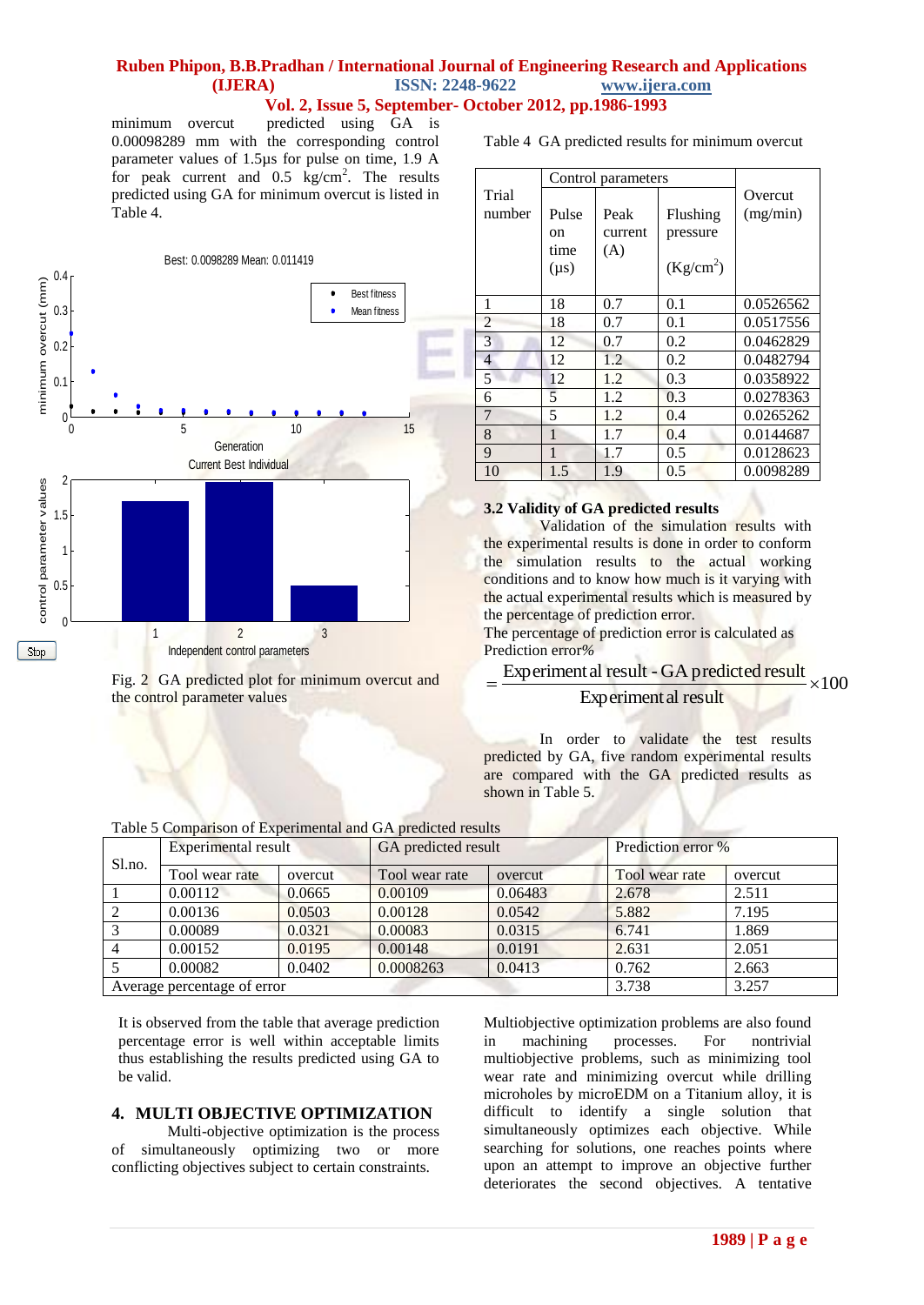# **Ruben Phipon, B.B.Pradhan / International Journal of Engineering Research and Applications (IJERA) ISSN: 2248-9622 www.ijera.com**

### **Vol. 2, Issue 5, September- October 2012, pp.1986-1993**

solution during such cases is called non-dominated, Pareto optimal, if it cannot be eliminated by replacing it with another solution which improves an objective without worsening the other. The main objective when setting up and solving a multiobjective optimization problem is to find such non-dominated solutions.

Friedrich et al [18] performed runtime analyses and observed that a fair Multi Objective Evolutionary Algorithm has a marked preference for accepting quick small improvements. This helps to find new solutions close to the current population quicker. Different types of multi objective GA developed for specific purpose differ from each other mainly by using specialized fitness functions and introducing methods to promote solution diversity. An elitist multiobjective GA ensures that the best solution does not deteriorate in the succeeding generations. This approach uses a priority-based encoding scheme for population initialization.

Eiben and Smit [19] observed that adoption of parameter tuners would enable better evolutionary algorithm design. Using tuning algorithms one can obtain superior parameter values as well as information about problem instances, parameter values, and algorithm performance. This information can serve as empirical evidence to justify design decisions. Lianga and Leung [20] integrated GA with adaptive elitist-population strategies for multimodal function optimization. Adaptive Elitist GA is shown to be very efficient and effective in finding multiple solutions of complicated benchmark and real-world multimodal optimization problems.

Zio and Bazzo [21] proposed a clustering procedure for reducing the number of representative solutions in the Pareto Front of multiobjective optimization problems. The procedure is then applied to a redundancy allocation problem. The results show that the reduction procedure makes it easier for the decision maker to select the final solution and allows him or her to discuss the outcomes of the optimization process on the basis of his or her assumed preferences. The clustering technique is shown to maintain the Pareto Front shape and relevant characteristics. Su and Hou [22] showed that the integrated multi population intelligent GA approach can generate the Paretooptimal solutions for the decision maker to determine the optimal parameters to assure a stable process and product qualities in the nano-particle milling process.

The chief advantage of GA when applied to solve multi-objective optimization problems is the computation of an approximation of the entire Pareto front in a single algorithm run. Thus, considering the advantages of GA for solving multiobjective problems, it is applied to optimize the process of microhole drilling by micro EDM.

#### **4.1 Multiobjective Optimization using Genetic Algorithm**

GA is run in MATLAB for generating Pareto optimal solution points for minimizing tool wear rate and overcut while drilling micro holes by micro EDM in Titanium super alloy. Equation for creating a fitness function for the multi objective optimization is written in a .M file. The range of the process parameters is placed as bounds on the three input control variables and the following algorithm options are set.

| Selection function        | : Tournament of                        |
|---------------------------|----------------------------------------|
| size 2                    |                                        |
| <b>Crossover function</b> | : scattered                            |
| <b>Mutation function</b>  | Adaptive<br>$\mathcal{L}^{\text{max}}$ |
| feasible                  |                                        |
| Direction of migration    | : Forward with migration               |
|                           | function 0.2                           |
| Distance measure function | distance<br><b>Contract Contract</b>   |
| crowding                  |                                        |

Population size : 75

The variant of GA used to solve this multiobjective optimization problem is a controlled elitist genetic algorithm (a variant of NSGA-II). Elitist GA favors individuals with better fitness value. A controlled elitist GA maintains the diversity of population for convergence to an optimal Pareto front.

Weighted average change in the fitness function value over 150 generations is used as the criteria for stopping the algorithm. The optimized pareto front achieved after 50 iterations is shown in Figure 1. Input control parameters corresponding to each of the pareto optimal set of solutions are tabulated in Table 6 .



Fig. 3 Pareto-optimal set of solutions obtained for multi objective optimization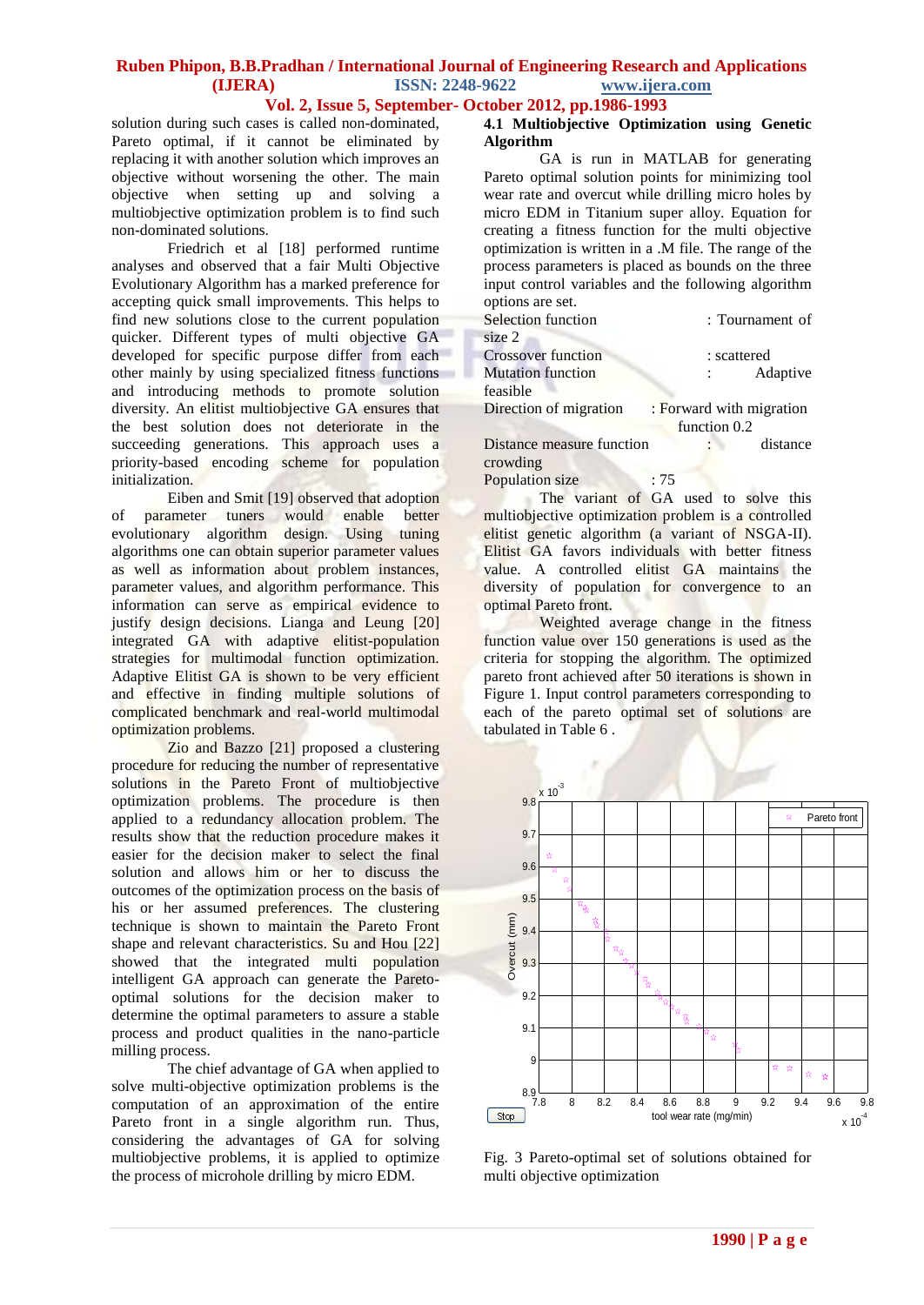The two conflicting responses of minimizing tool wear rate and overcut are marked along x-axis and y-axis respectively as shown in Figure 3. The individual star marks between these axes depict individual non dominated solution point among the pareto optimal set of all the star points which form the pareto front. The observed responses and the corresponding control parameter values are listed in Table 6.

From the table, it is observed that an improvement in minimizing tool wear rate deteriorates the quality of overcut and vice versa. Thus, each solution point is a unique non dominated solution point.

Table 6 Process decision variables corresponding to each of the pareto optimal solution point and the predicted responses using GA

| S1                       | Control parameters      |              | Responses             |                      |         |
|--------------------------|-------------------------|--------------|-----------------------|----------------------|---------|
| no.                      | Pulse on time $(\mu s)$ | Peak current | Flushing<br>pressure  | Tool<br>wear<br>rate | Overcut |
|                          |                         | (A)          | (Kg/cm <sup>2</sup> ) | (mg/min)             | (mm)    |
| $\mathbf{1}$             | 13.722                  | 0.752        | 0.1                   | 0.000786             | 0.00965 |
| $\overline{c}$           | 13.730                  | 0.760        | 0.108                 | 0.00079              | 0.0096  |
| 3                        | 13.736                  | 0.768        | 0.115                 | 0.000798             | 0.00958 |
| $\overline{\mathcal{L}}$ | 13.743                  | 0.775        | 0.122                 | 0.000799             | 0.00952 |
| 5                        | 13.756                  | 0.780        | 0.128                 | 0.000804             | 0.0095  |
| 6                        | 13.766                  | 0.787        | 0.132                 | 0.000805             | 0.00948 |
| $\overline{7}$           | 13.773                  | 0.796        | 0.139                 | 0.000806             | 0.00946 |
| 8                        | 13.782                  | 0.80         | 0.142                 | 0.000816             | 0.00944 |
| $\overline{9}$           | 13.788                  | 0.806        | 0.148                 | 0.000817             | 0.00942 |
| 10                       | 13.792                  | 0.810        | 0.153                 | 0.000821             | 0.0094  |
| 11                       | 14.805                  | 0.817        | 0.159                 | 0.000823             | 0.00938 |
| 12                       | 14.808                  | 0.825        | 0.164                 | 0.000826             | 0.00936 |
| 13                       | 14.818                  | 0.836        | 0.169                 | 0.000827             | 0.00934 |
| 14                       | 14.824                  | 0.844        | 0.173                 | 0.00083              | 0.0093  |
| 15                       | 14.830                  | 0.853        | 0.182                 | 0.000836             | 0.00929 |
| 16                       | 14.842                  | 0.862        | 0.192                 | 0.00084              | 0.00928 |
| 17                       | 14.848                  | 0.868        | 0.198                 | 0.000844             | 0.00926 |
| 18                       | 14.858                  | 0.870        | 0.2                   | 0.000846             | 0.00924 |
| 19                       | 14.862                  | 0.877        | 0.204                 | 0.00085              | 0.0092  |
| 20                       | 14.873                  | 0.885        | 0.209                 | 0.000856             | 0.00919 |
| 21                       | 15.878                  | 0.894        | 0.214                 | 0.000859             | 0.00918 |
| 22                       | 15.885                  | 0.898        | 0.218                 | 0.000861             | 0.00917 |
| 23                       | 15.886                  | 0.90         | 0.225                 | 0.000862             | 0.00916 |
| 24                       | 15.894                  | 0.906        | 0.229                 | 0.000869             | 0.00915 |
| 25                       | 15.902                  | 0.914        | 0.234                 | 0.00087              | 0.0091  |
| 26                       | 15.906                  | 0.918        | 0.238                 | 0.000881             | 0.00908 |
| 27                       | 15.918                  | 0.926        | 0.242                 | 0.000884             | 0.00906 |
| 28                       | 15.927                  | 0.935        | 0.249                 | 0.0009               | 0.00903 |
| 29                       | 15.931                  | 0.943        | 0.253                 | 0.000901             | 0.00901 |
| 30                       | 15.957                  | 0.953        | 0.259                 | 0.000924             | 0.00898 |
| 31                       | 15.958                  | 0.960        | 0.264                 | 0.000932             | 0.00897 |
| 32                       | 15.959                  | 0.972        | 0.269                 | 0.000944             | 0.00896 |
| 33                       | 15.96                   | 0.998        | 0.274                 | 0.000954             | 0.00895 |

#### **5. RESULT AND ANALYSIS**

While drilling micro holes by micro EDM in a Titanium (Ti-6Al-4V) super alloy, two objectives, tool wear rate and overcut are considered to be important as they affect the machining efficiency and the quality of the product respectively. While optimizing the responses individually, the GA predicted value of minimum tool wear rate is 0.00082663 mg/min with the

corresponding control parameter values of 1µs for pulse on time, 0.4 A for peak current and 0.1  $\text{kg/cm}^2$ . It is observed that the all three of the control parameters are to be set at low values in order to obtain minimum tool wear rate.

Similarly, the minimum overcut predicted using GA is 0.00098289 mm with the corresponding control parameter values of 1.5µs for pulse on time, 1.9 A for peak current and  $0.5 \text{ kg/cm}^2$ . It is observed that pulse on time is to be set at low value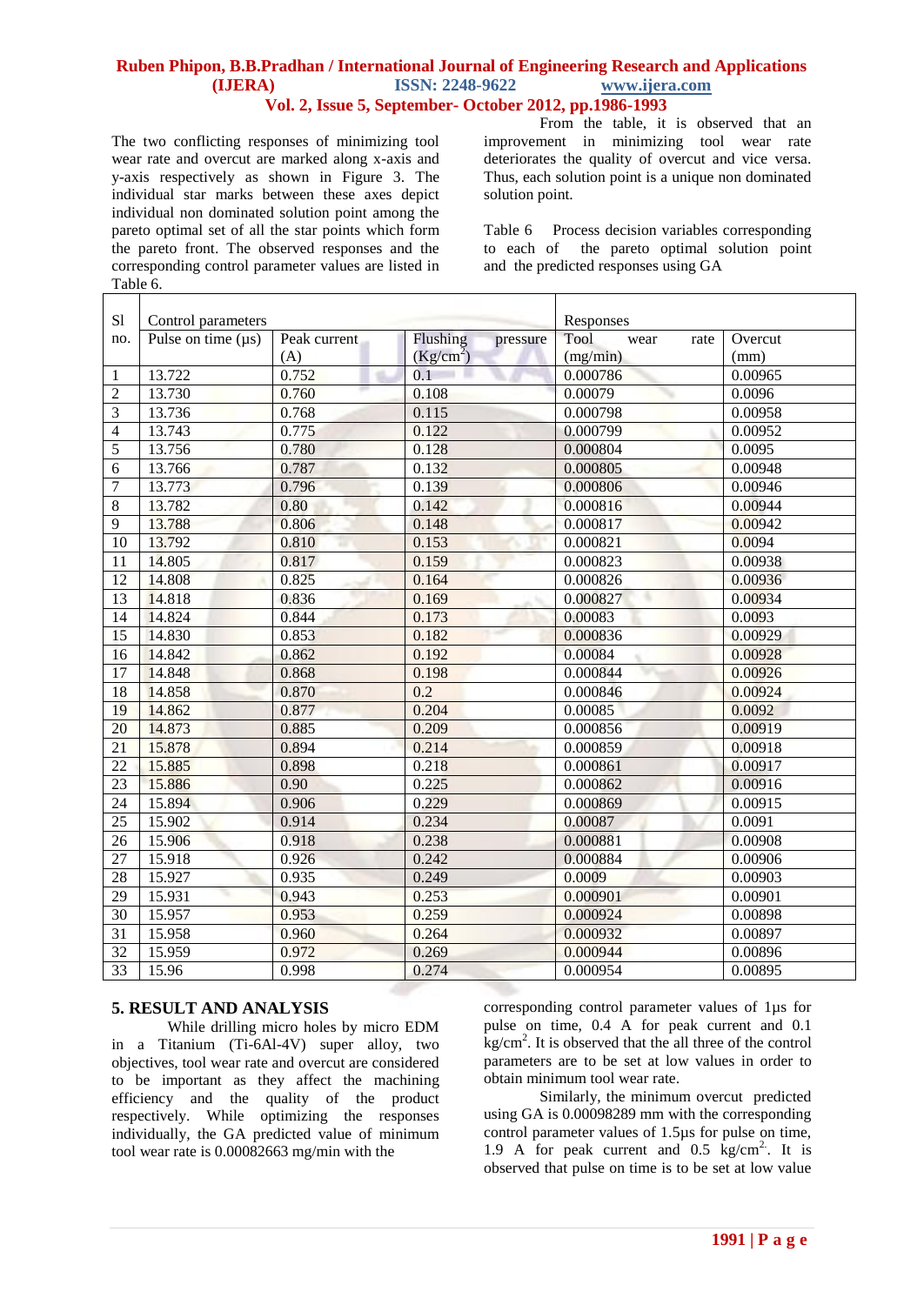while the peak current and flushing pressure are to be set at maximum values to obtain minimum overcut.

Also, the average percentage prediction error of GA when compared with the experimental results as shown in Table 5 is 3.738 % and 3.257% for tool wear rate and overcut respectively . Thus, the GA predicted results are within acceptable limits establishing the validity of the GA as an appropriate optimization technique for the micro EDM process. The two objectives are conflicting in nature. This multi objective problem is then optimized using the multiobjective GA in MATLAB software. The solution obtained is a set of pareto optimal points as shown in Fig. 3 where each point is non dominated. The observed responses were obtained in a single process parametric combination setting. Table 6 records the range of values for responses at different parametric combination. It is observed that an increase in peak current increases the available discharge energy, hence the tool wear rate also increases. While the peak current decreases, the available discharge energy also decreases. This results in increase of the machining time which in turn increases the overcut. Higher pulse on time suggests more machining time, hence increase in pulse on time increases both the overcut and the tool wear rate. It is also observed that larger the flushing pressure, more is the amount of heat energy taken away by the dielectric and correspondingly larger will be the machining time. Hence, as flushing pressure increases the overcut increases but due to the cooling effect, the tool wear rate decreases.

From the response values as listed in Table 6, it is observed that an improvement in minimizing tool wear rate deteriorates the quality of overcut and vice versa. Thus, each solution point is a unique non dominated solution point. Therefore, instead of a single solution point, a set of solution points are predicted for simultaneously optimizing both the responses. A change in the value of any one of the considered control parameters further improves any one of the responses at the cost of degrading the second response.

In real life situations, as in this case of multiobjective optimization of micro EDM process, the responses often conflict with each other. At such situations it is often difficult and at times impossible to predict a single solution point that optimizes both the responses. Pareto optimal set of solution provides a novel approach for solving such problems. This result is helpful as it provides a wide range of optimal setting of control parameters for simultaneously optimizing both the responses. Hence, flexibility in the operation of the machine is achieved by presenting different parametric combinations for the range of predetermined desired responses.

## **6. CONCLUSION**

Titanium super alloy has a wide range of applications in engineering due to its characteristic of high strength to weight ratio. Micro EDM offers a suitable process for drilling microholes in Titanium alloy mainly due to its characteristic of non contact between the tool and the work piece. The qualities required during micro hole drilling in Titanium alloy is to decrease the tool wear rate and overcut while drilling a microhole. The tool wear rate can be considered as a measure of machining efficiency and the overcut a measure of the quality of the hole produced. Thus, it is a min-min two objective optimization problem. Also, the two objectives are conflicting in nature. Solution to such optimization problems is best described by a set of pareto optimal non dominated points as presented in this research work . The decision maker is left with the choice of trade off between these two objectives which further increase the flexibility to select the optimal cutting parameters.

#### **REFERENCES**

- [1] Hung, J-C., Wu, W-C, Yan B-H, Huang F-Y and Wu K-L (2007) "Fabrication of a micro-tool in micro-EDM combined with co-deposited Ni-Sic composites for microhole machining", *J. Micromechanics and Micro engineering,* Vol. 17, No. 4, pp 763– 774.
- [2] Jeong, Y. H. and Min, B-K. (2007) "Geometry prediction of EDM-drilled holes and tool electrode shapes of micro-EDM process using simulation", *International Journal of Machine Tools & Manufacture.* Vol. 47, No. 12-13, pp 1817-1826.
- [3] Indrajit Mukherjee, Pradip Kumar Ray, (2006)"A review of optimization techniques in metal cutting processes," *Computers & Industrial Engineering*, vol. 50, Issues 1-2, pp. 15–34.
- [4] Hans-Georg Beyer, Bernhard Sendhoff , (2007)" Robust optimization–A comprehensive survey," *Computational Methods and Applied Mechanical Engineering*, vol. 196, Issues 33-34, pp. 3190– 3218.
- [5] G. Karthikeyan, J.Ramkumar, S.Dhamodaran, S.Aravindan,(2010)"Micro electric discharge Milling process performance: An experimental investigation," *International Journal of Machine Tools & Manufacture*, vol. 50, Issue number 8, pp. 718–727.
- [6] Alakesh Manna and Sandeep Salodkar, (2008) "Optimization of machining conditions for effective turning of E0300 alloy steel," *Journal of materials*